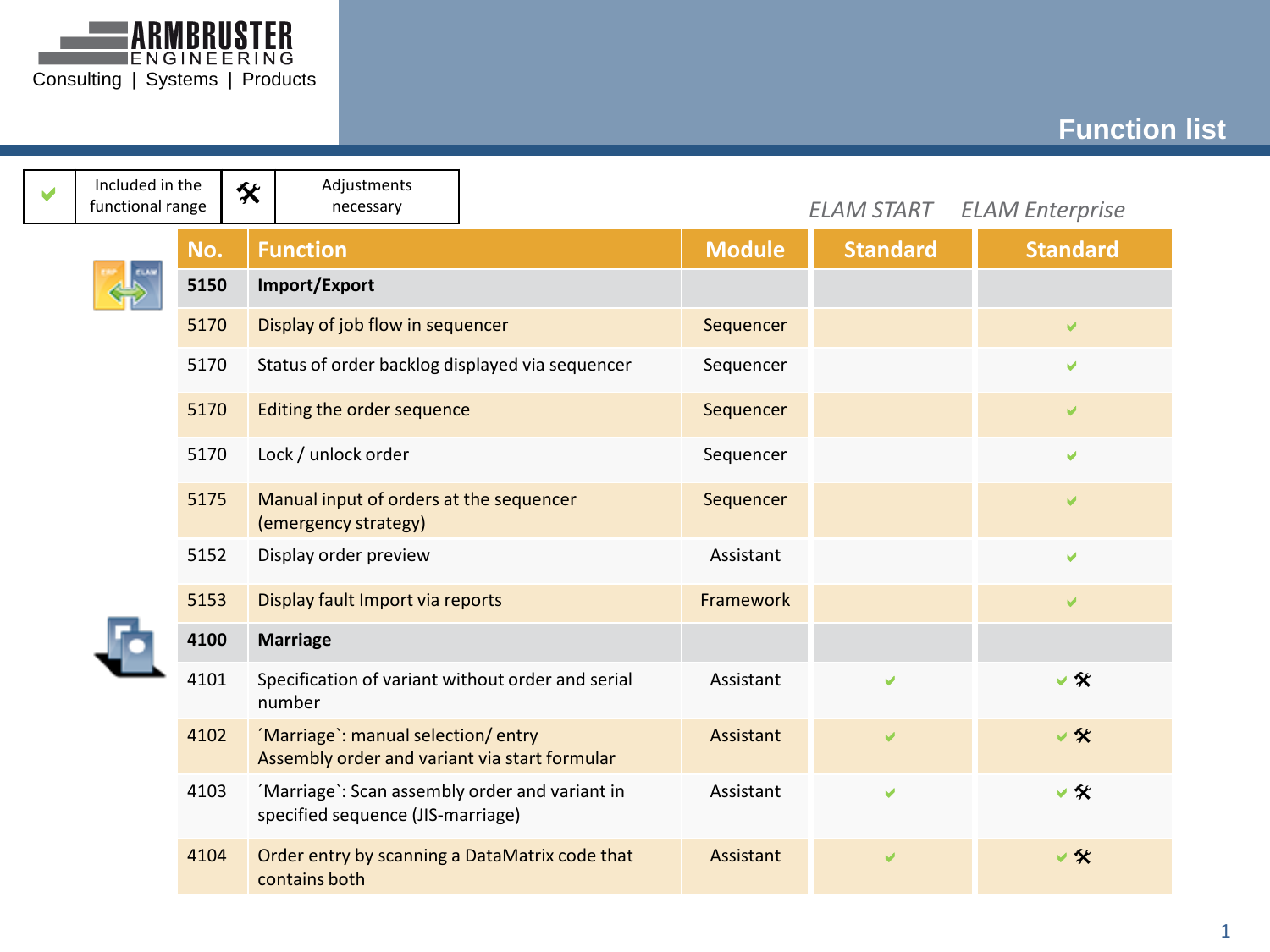|      |                                                                                                                                         |                                       | <b>ELAM START</b>     | <b>ELAM Enterprise</b> |
|------|-----------------------------------------------------------------------------------------------------------------------------------------|---------------------------------------|-----------------------|------------------------|
| No.  | <b>Function</b>                                                                                                                         | <b>Module</b>                         | <b>Standard</b>       | <b>Standard</b>        |
| 4105 | Clarity of the assembly order:<br>- Order number<br>- Serial number<br>- Order and serial number<br>- Separate counter<br>- Time stamps | Line plug in or<br>marriage<br>module |                       |                        |
| 4106 | Marriage of assembly order with product via<br>scanner                                                                                  | Manager                               | V                     | V                      |
| 4111 | Using visualisation via variant                                                                                                         | Administration                        | V                     | V                      |
| 4121 | Sorting according to variant                                                                                                            | Administration                        | V                     | ✔                      |
| 5124 | Sorting according to component                                                                                                          | Administration                        | V                     | ✔                      |
| 4200 | <b>Identification of workers</b>                                                                                                        |                                       |                       |                        |
| 4201 | Identification of workers by PIN entry                                                                                                  | Assistant                             | V                     | ▽ 矢                    |
| 4202 | Identification of workers through scanning                                                                                              | Scanner<br>Controller                 | V                     | ✔ 父                    |
| 4203 | <b>Identification of workers via Euchner EKS</b>                                                                                        | <b>EKS Controller</b>                 |                       | $\vee$ %               |
| 4203 | Identification of workers via SWA Key                                                                                                   | SWA-<br>Controller                    | ✔                     | v ≪                    |
| 5204 | Identification of workers by entry in the start<br>formular                                                                             | Assistant                             | $\blacktriangleright$ | $\vee$ %               |
| 4400 | <b>Guiding workers</b>                                                                                                                  |                                       |                       |                        |
| 4401 | Display of the worker's visualization with TAFs:<br>- Information TAF<br>- Manual TAF<br>- Automatic TAF<br>- Question TAF              | Assistant                             |                       |                        |



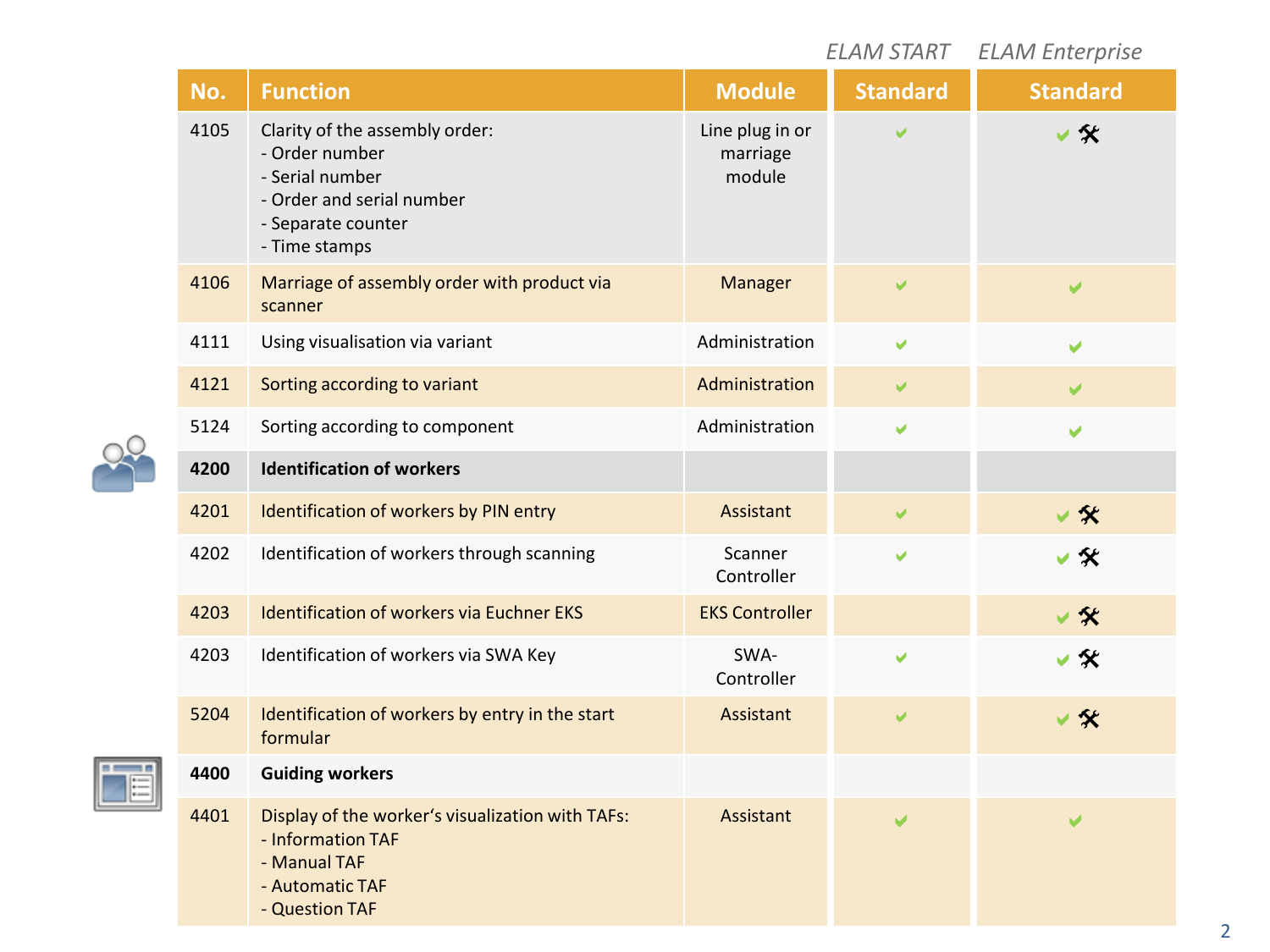|      |                                                                                              |                            | <b>ELAM START</b> | <b>ELAM Enterprise</b>  |
|------|----------------------------------------------------------------------------------------------|----------------------------|-------------------|-------------------------|
| No.  | <b>Function</b>                                                                              | <b>Module</b>              | <b>Standard</b>   | <b>Standard</b>         |
| 4402 | Display of additional information in picture/video<br>and text (format: *.jpg, *.png, *.mp4) | Assistant                  |                   | √父                      |
| 4403 | Navigating through visualisation                                                             | Assistant                  | V                 | $\blacktriangleright$   |
| 4410 | Advancing to next instruction only if result is IO                                           | Assistant                  | V                 | V                       |
| 4411 | Manual release of automatic TAFs                                                             | Assistant                  | ✔                 | $\overline{\mathbf{v}}$ |
| 4412 | Manual entry of measured values                                                              | Assistant                  | V                 |                         |
| 4413 | Type-dependent setpoint specification                                                        | Assistant                  | V                 |                         |
| 4414 | Repetition of TAF                                                                            | Assistant                  | V                 |                         |
| 4415 | Assigning comments to a partial work sequence<br>(TAF)                                       | Assistant                  | ✔                 | ✔                       |
| 5420 | Manual IO with user query                                                                    | ?                          | ✔                 | ∨≪                      |
| 5450 | Group-dependent work instructions                                                            | ?                          | V                 | √ %                     |
| 4460 | Display via monitor                                                                          | Assistant                  | V                 |                         |
| 5461 | Display of TAF via tablet                                                                    | Assistant                  |                   | ✔                       |
| 5462 | Display of videos via second output device, e.g.<br>beamer with a second layout              | Assistant                  |                   | √ ≪                     |
| 5465 | Display of TAF on HDT (picking)                                                              | Assistant<br><b>Mobile</b> |                   |                         |
| 4300 | <b>Pick to Light</b>                                                                         |                            |                   |                         |
| 4301 | Display of the component removal place (KBS)                                                 | <b>KBS</b><br>Controller   | V                 | ✔                       |
| 5306 | Display of the component removal place (Shutter)                                             | Web I/O-<br>Controller     |                   | v ≪                     |

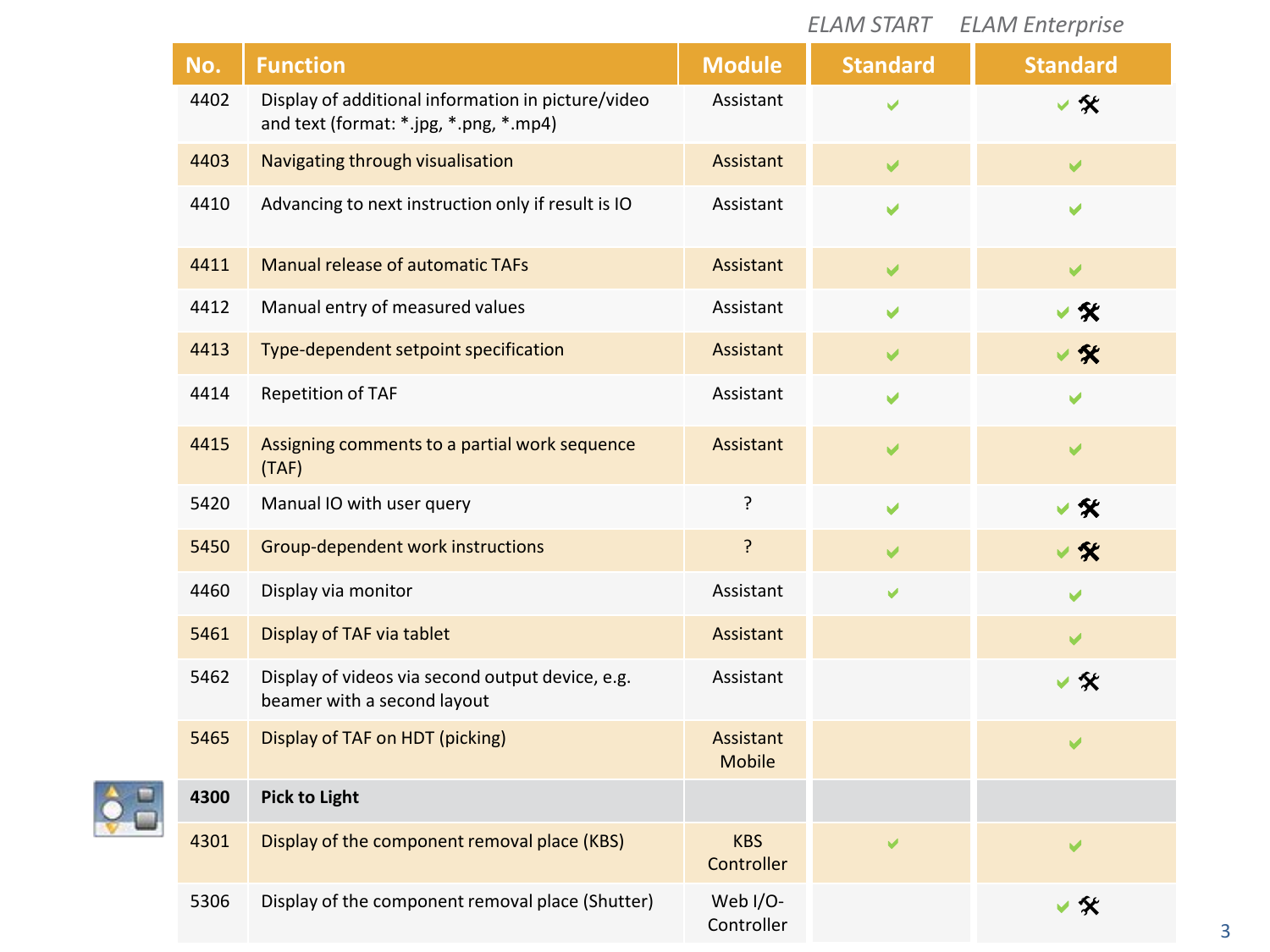|  |      |                                                                                          |                                                  | <b>ELAM START</b> | <b>ELAM Enterprise</b> |
|--|------|------------------------------------------------------------------------------------------|--------------------------------------------------|-------------------|------------------------|
|  | No.  | <b>Function</b>                                                                          | <b>Module</b>                                    | <b>Standard</b>   | <b>Standard</b>        |
|  | 5307 | Use of additional modules such as SpeedyPick Air<br>(Mobile Pick to Light) or SpeedyPick | Picking-<br>Controller                           |                   | $\vee$ %               |
|  | 5308 | Replacement of lamps via ELAM Assistant                                                  | Controller                                       |                   | V                      |
|  | 4600 | <b>Scanning</b>                                                                          |                                                  |                   |                        |
|  | 4601 | Acquisition of components through scanning                                               | Scanner-<br>Controller                           |                   | 父                      |
|  | 4602 | Testing of components towards sorting                                                    | Administration<br>(Sorting)                      | V                 | 父                      |
|  | 4605 | Component check if specification is given by ERP                                         | <b>Manager</b>                                   |                   | $\vee$ %               |
|  | 5608 | Unique product identification via scanner (scanning<br>in the following stations)        | Scanner<br>Controller                            | V                 | V                      |
|  | 4500 | Linkage of screwdriver                                                                   |                                                  |                   |                        |
|  | 4501 | Data acquisition of connected screwdrivers<br>(OpenProtocol)                             | OpenProtocol-<br>Controller                      | V                 | ✔                      |
|  | 4505 | Testing if minimum number of screwdriving<br>operations is fulfilled (evaluation)        | Screw control or<br>assessment<br>config         |                   |                        |
|  | 4510 | Automatic confirmation of TAFs via screwdriver IO-<br>signal                             | Manager                                          | V                 | V                      |
|  | 4520 | Locking and releasing of tools                                                           | <b>Manager config</b><br>or signals via<br>visu. |                   | ✔                      |
|  | 5530 | Process display (visualization of the screwing<br>position)                              | Assistant/<br>Process display                    | ✔                 | ✔                      |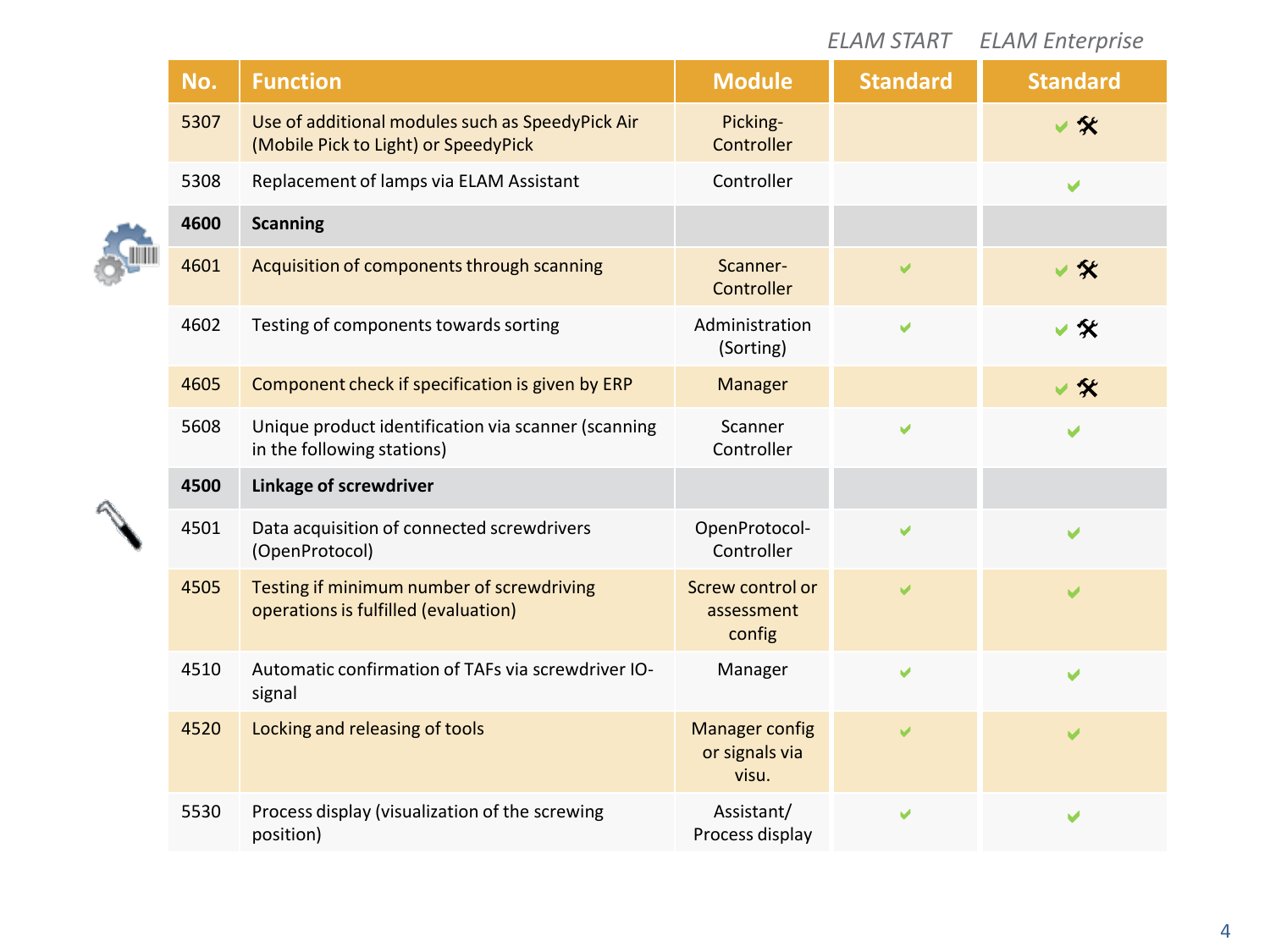|  |      |                                                                                              |                                     | <b>ELAM START</b> | <b>ELAM Enterprise</b> |
|--|------|----------------------------------------------------------------------------------------------|-------------------------------------|-------------------|------------------------|
|  | No.  | <b>Function</b>                                                                              | <b>Module</b>                       | <b>Standard</b>   | <b>Standard</b>        |
|  | 5550 | <b>Connection of further devices</b>                                                         |                                     |                   |                        |
|  | 5550 | Data acquisition of connected tools and measuring<br>equipment (see standard converter list) | Controller                          |                   | $\vee$ %               |
|  | 5560 | Transfer of process data (scans, states) from the PLC<br>(use of standard data block)        | S7 Controller                       |                   | ▽≪                     |
|  | 4570 | Unique product identification via standard<br>identification systems                         | Ident-system                        |                   | ▽ 矢                    |
|  | 5561 | Specification of order data to the PLC (use of<br>standard data block)                       | S7 Controller                       |                   | v ≪                    |
|  | 5590 | Checking if minimum number of measured values is<br>fulfilled (evaluation)                   | Manager                             | ✔                 | ✔                      |
|  | 4700 | Printing                                                                                     |                                     |                   |                        |
|  | 4701 | Printing of standard lables (ZPL-Zebra Programming<br>Language)                              | Zebra-Controller                    |                   | ✔                      |
|  | 5702 | Printing of individual labels                                                                | Zebra-Tool                          |                   | ▽ 父                    |
|  | 5705 | Printing of log layouts                                                                      | ELAM-Printer or E2-<br>HTML-Printer |                   | ▽≪                     |
|  | 5800 | <b>Check</b>                                                                                 |                                     |                   |                        |
|  | 5801 | Display of product data at the test station                                                  | Assistant                           |                   | ✔                      |
|  | 5803 | Manual release via EKS in case of NIO                                                        | Test station, Euchner               |                   | v ≪                    |
|  | 5805 | Entering comments for manual release                                                         | <b>Test station</b>                 |                   |                        |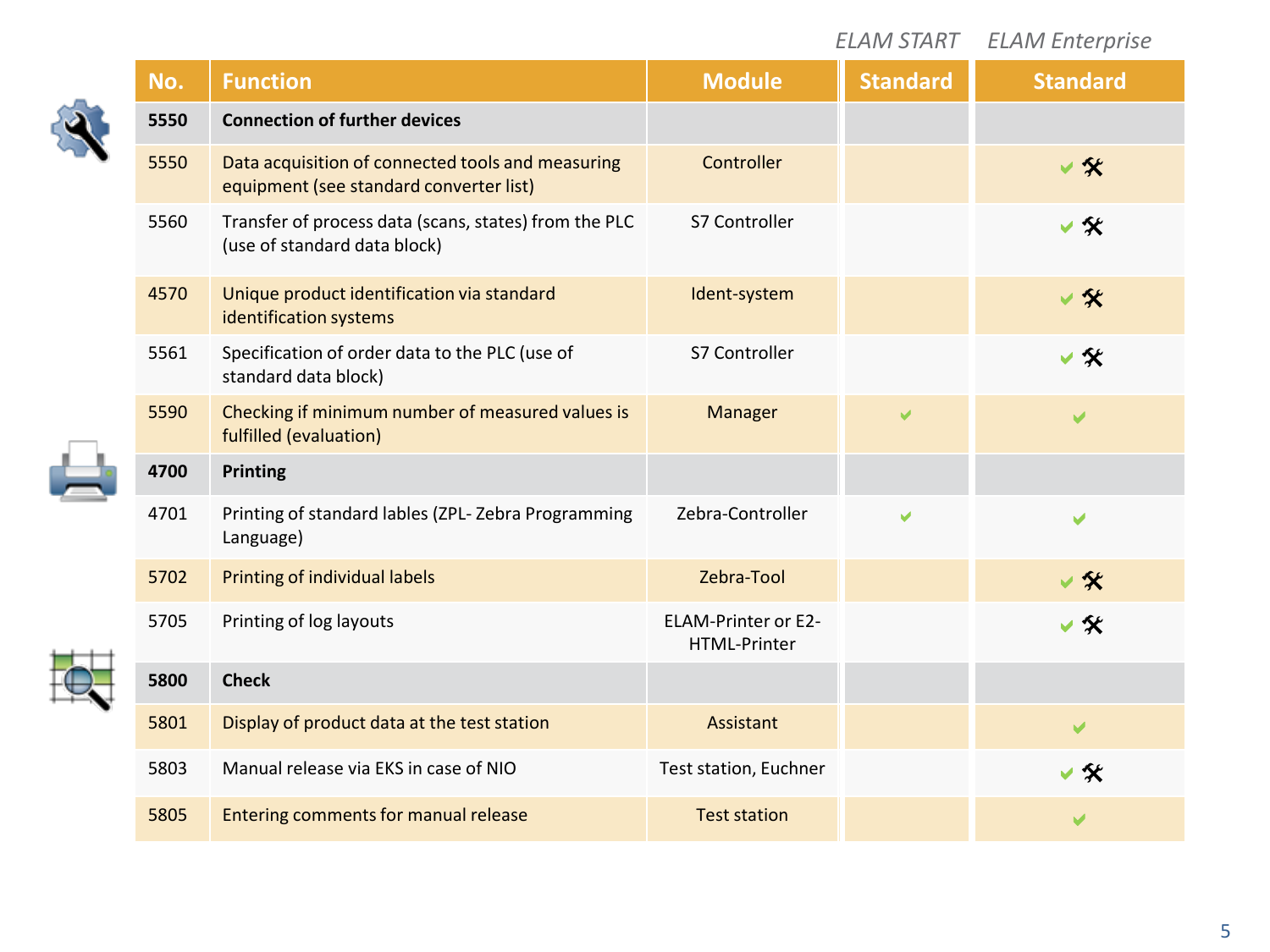|  |      |                                                                                              |               |                 | <b>ELAM START ELAM Enterprise</b> |
|--|------|----------------------------------------------------------------------------------------------|---------------|-----------------|-----------------------------------|
|  | No.  | <b>Function</b>                                                                              | <b>Module</b> | <b>Standard</b> | <b>Standard</b>                   |
|  | 5810 | Photo documentation of the assembly order                                                    | Assistant     |                 | v ≪                               |
|  | 5811 | Automatic recognition of barcodes at the test station<br>for assembly orders in paper format | Assistant     |                 | ✔ 父                               |
|  | 5820 | Display and execution of EOL checklists                                                      | Assistant     |                 | $\vee$ %                          |
|  | 5900 | <b>Special sequences</b>                                                                     |               |                 |                                   |
|  | 5920 | Linkage of pre-assembly with assignment of pre-<br>assembly data to the product              | Pre-assembly  |                 |                                   |
|  | 6000 | Webserver                                                                                    |               |                 |                                   |
|  | 6010 | Storage of product-related assemby data in the<br>database (product life cycle file)         | Interpreter   | ✔               | ✔                                 |
|  | 6020 | Assembly line related evaluations                                                            | Webserver     |                 | V                                 |
|  | 6021 | Evaluation of the number of built products according<br>to variant, status and time          | Webserver     | V               | ✔                                 |
|  | 6022 | Display of the product life cycle file (PLA) in the web<br>browser                           | Webserver     | ✔               | ✔                                 |
|  | 6023 | Detailed view of a PLA                                                                       | Webserver     | ✔               | U                                 |
|  | 6024 | Product-related component documentation (in the<br>PLA)                                      | Webserver     | ✔               | ✔                                 |
|  | 6025 | Component-related evaluation                                                                 | Webserver     |                 | V                                 |
|  | 6027 | Graphical display of process values                                                          | Webserver     | ✔               | ✔                                 |
|  | 6030 | Search possibilities in case of complaint                                                    | Webserver     | ✔               | ✔                                 |
|  | 6040 | Export to MS-Excel                                                                           | Webserver     | ✔               | ✔                                 |
|  | 6028 | Direct runner evaluation according to time and<br>adjustable criteria                        | Webserver     |                 |                                   |